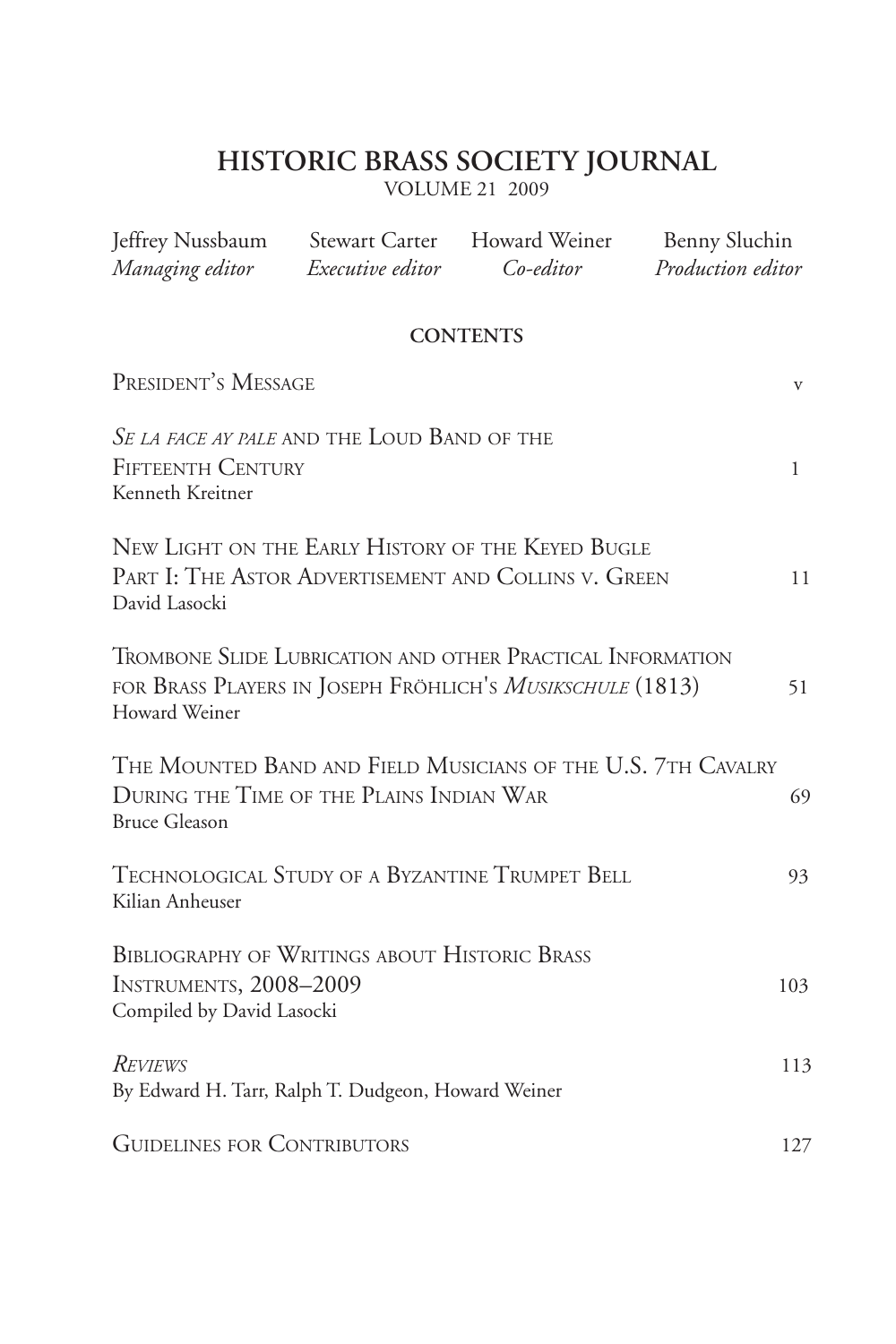#### **DOI® NAME INDEX**

The DOI® System is for identifying content objects in the digital environment. DOI® names are assigned to any entity for use on digital networks. They are used to provide current information, including where they (or information about them) can be found on the Internet. Information about a digital object may change over time, including where to find it, but its DOI® name will not change.

All articles published in the Historic Brass Society Journal are assigned DOI® names when they are published on our website, <www.historicbrass.org>.

For more information on the DOI® System or to resolve DOI names, visit the website of the International DOI Foundation at <www.doi.org>.

| Article                                                                                                                 | DOI                   |
|-------------------------------------------------------------------------------------------------------------------------|-----------------------|
| Se la face ay pale and the Loud Band of the Fifteenth Century                                                           | 10.2153/0120090011001 |
| New Light on the Early History of the Keyed Bugle<br>Part I: The Astor Advertisement and Collins v. Green               | 10.2153/0120090011002 |
| Trombone Slide Lubrication and other Practical Information<br>for Brass Players in Joseph Fröhlich's Musikschule (1813) | 10.2153/0120090011003 |
| The Mounted Band and Field Musicians of the U.S. 7th Cavalry<br>During the Time of the Plains Indian War                | 10.2153/0120090011004 |
| Technological Study of a Byzantine Trumpet Bell                                                                         | 10.2153/0120090011005 |
| Bibliography of Writings about Historic Brass Instruments, 2008–09                                                      | 10.2153/0120090011006 |
| Reviews                                                                                                                 | 10.2153/0120090011007 |

DOI® and DOI.ORG® are registered trademarks of the International DOI Foundation.

© Copyright 2010 Historic Brass Society The Historic Brass Society Journal ISSN1045-4616 is published annually by the Historic Brass Society, Inc. 148 W. 23rd St., #5F, New York, NY 10011, USA Fax/Tel (212) 627-3820, E-mail: president@historicbrass.org www.historicbrass.org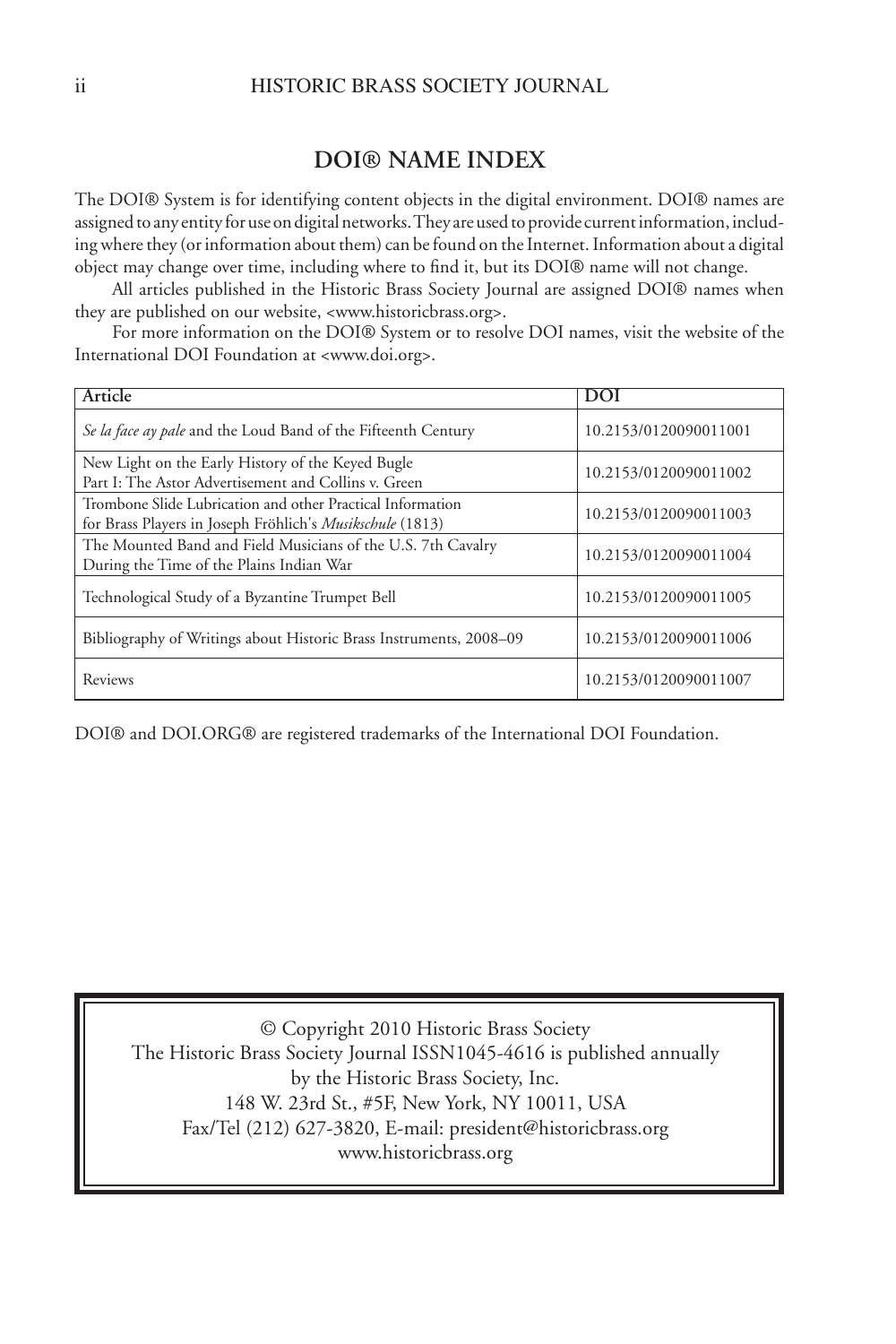# **THE HISTORIC BRASS SOCIETY**

#### **EXECUTIVE COMMITTEE**

Jeffrey Nussbaum, President; Charlotte Leonard, Secretary; John Benoit, Treasurer; Tom Reicher, Counsel

#### **EDITORIAL BOARD**

Stewart Carter, Executive Editor; Trevor Herbert, Kenneth Kreitner, Arnold Myers, Steven Plank, Howard Weiner

#### **EDITORIAL STAFF**

Stewart Carter, Executive Editor; Benny Sluchin, Production Editor; Jeffrey Nussbaum, Managing Editor; Howard Weiner, Co-Editor

#### **BOARD OF DIRECTORS**

John Benoit, Stewart Carter, Trevor Herbert, Charlotte Leonard, Jeffrey Nussbaum, Keith Polk, Tom Reicher, Jeffrey Snedeker

COVER: 7th Cavalry Band, Fort Abraham Lincoln, Dakota Territory, 1874. Chief Musician Felix Villiet Vinatieri probably is the cornetist seated in the middle of the first row, wearing darker-colored trousers. Courtesy of Yankton County (South Dakota) Historical Society.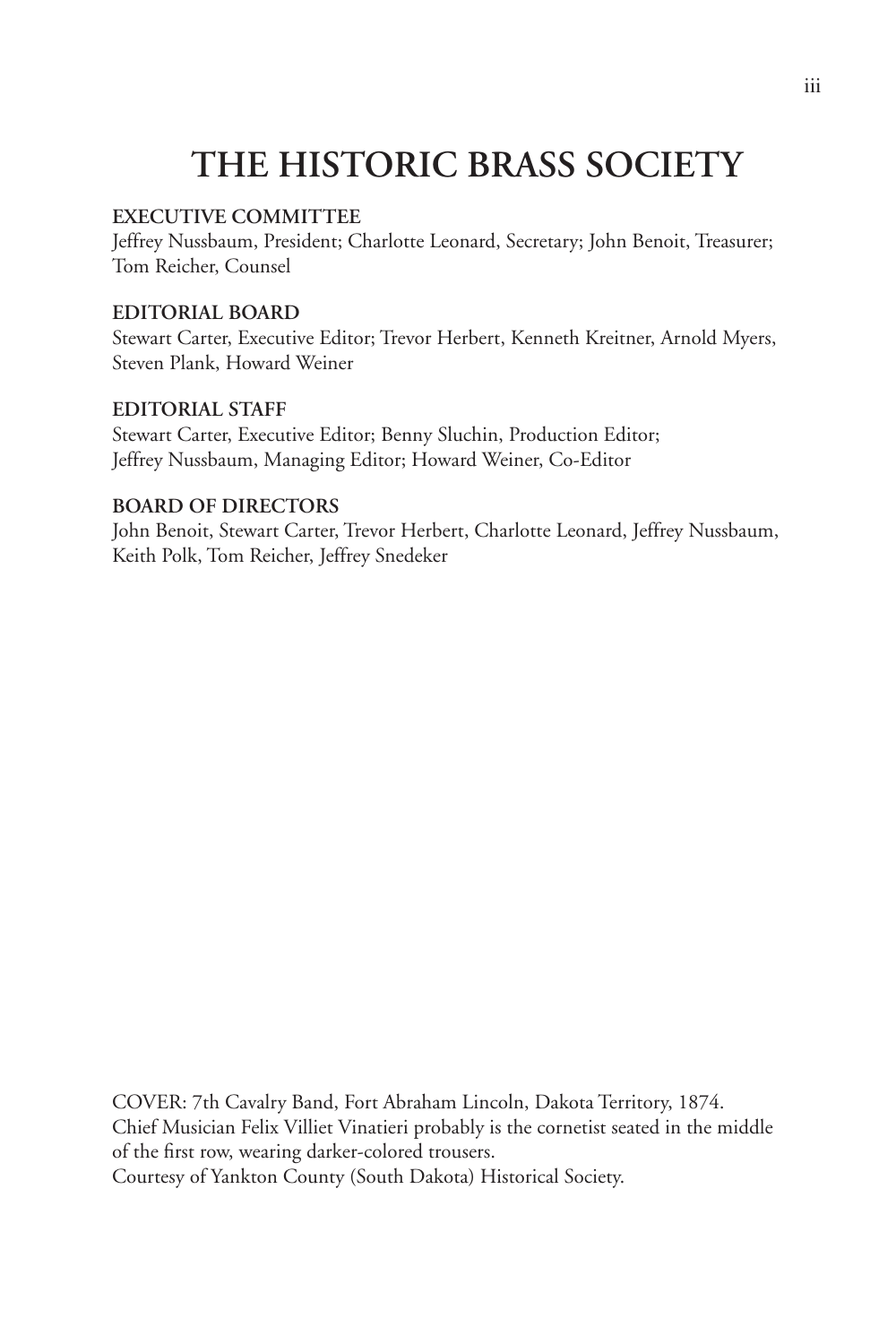**Membership Form**

# **HISTORIC BRASS SOCIETY**

#### **Mail to: Historic Brass Society, 148 W. 23rd St., #5F, New York, NY 10011, USA**

| Name                                                                                                                                                                                                                                                                                                                                                                                                                                                |                                                     |                                                                                                                                                                                                                                                                                        |
|-----------------------------------------------------------------------------------------------------------------------------------------------------------------------------------------------------------------------------------------------------------------------------------------------------------------------------------------------------------------------------------------------------------------------------------------------------|-----------------------------------------------------|----------------------------------------------------------------------------------------------------------------------------------------------------------------------------------------------------------------------------------------------------------------------------------------|
| (First)                                                                                                                                                                                                                                                                                                                                                                                                                                             |                                                     | (Last)                                                                                                                                                                                                                                                                                 |
|                                                                                                                                                                                                                                                                                                                                                                                                                                                     |                                                     | Address City City                                                                                                                                                                                                                                                                      |
|                                                                                                                                                                                                                                                                                                                                                                                                                                                     |                                                     |                                                                                                                                                                                                                                                                                        |
|                                                                                                                                                                                                                                                                                                                                                                                                                                                     |                                                     |                                                                                                                                                                                                                                                                                        |
|                                                                                                                                                                                                                                                                                                                                                                                                                                                     |                                                     |                                                                                                                                                                                                                                                                                        |
| Instrument or Field of Interest:                                                                                                                                                                                                                                                                                                                                                                                                                    |                                                     |                                                                                                                                                                                                                                                                                        |
| Enclosed: Membership Dues (HBS membership year is $1$ January $-31$ December)<br>[] 2010 Membership: [] \$35 or [] 30 Euros or [] £20<br>[   2010 Membership for full-time students or senior citizens (USA only) [   \$30<br>[   2010-2012 Three-Year Membership: [   \$90 or [   77 Euros or [   £52<br>[ ] Library/Institution annual subscription rate [ ] \$35 or [ ] 30 Euros or [ ] $\text{\pounds}20$<br>9YX, Wales, UK.<br>tax deductible. |                                                     | [ ] A standing order may be established through the HBS Account at Barclay's Bank, acc.<br>no. 60432288, Branch Sorting No. 20.18.27, Victoria Park Branch, PO Box 52, Cardiff, CF1<br>The Historic Brass Society, Inc. is a non-profit tax-exempt organization. All contributions are |
| Please help the HBS with a tax-deductible contribution.<br>$\text{\$ or Euros or f}\$<br>$\text{\$ or Euros or f}\$<br>$\text{\$ or Euros or\ £}$<br>$\text{\$ or Euros or\ £}$ Postage                                                                                                                                                                                                                                                             | Contribution<br>Dues<br><b>Back Issues</b><br>Total |                                                                                                                                                                                                                                                                                        |
| [ ] I wish to charge my American Express Card                                                                                                                                                                                                                                                                                                                                                                                                       |                                                     |                                                                                                                                                                                                                                                                                        |
|                                                                                                                                                                                                                                                                                                                                                                                                                                                     |                                                     |                                                                                                                                                                                                                                                                                        |
| American Express Card #                                                                                                                                                                                                                                                                                                                                                                                                                             |                                                     | Expiration date:                                                                                                                                                                                                                                                                       |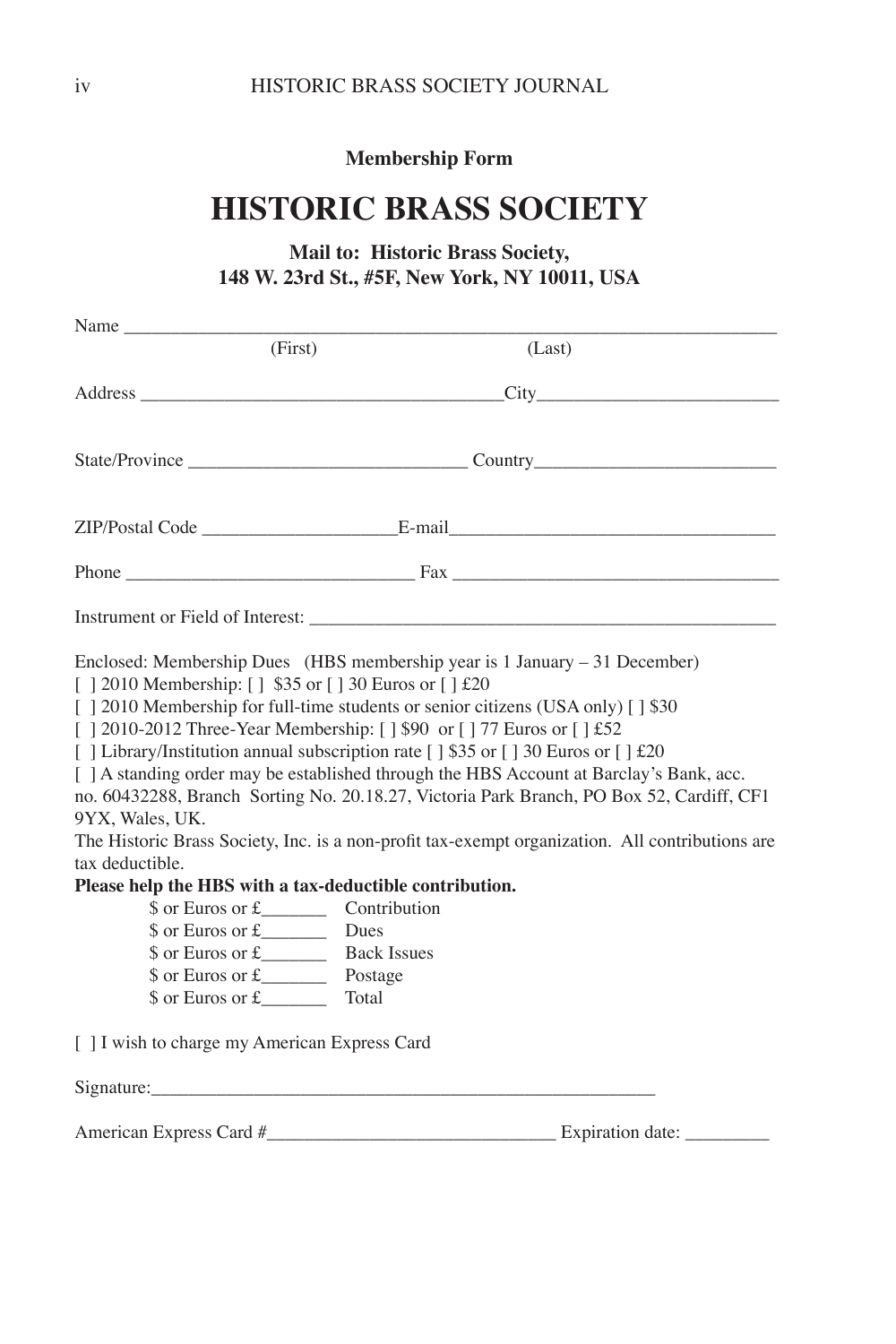### PRESIDENT'S MESSAGE

2009 had several highlights in store for the HBS. The Society hosted two European events this past year, a wonderful joint conference with the Galpin Society, *Making the British Sounds: A Conference on Instrumental Music and British Traditions*, and an all-day HBS session in conjunction with the CIMCIM meeting in Rome. Special thanks go to Sabine Klaus for leading the CIMCIM session and to Bradley Strauchen and Arnold Myers for organizing the British conference. The 2009 HBS Early Brass Festival at the University of Connecticut in New London boasted a number of excellent and thought-provoking talks as well as a series of fascinating performances. Particularly thrilling was the premiere, organized by Craig Kridel, of Clifford Bevan's composition *Mendelssohn's Seasons*. For the performance, Craig was joined by Ralph Dudgeon, David Loucky, Jeff Snedeker, and Doug Yeo. Following a recent EBF trend, other contemporary pieces for early brass were performed, including a work for natural trumpet ensemble, *Jump In*, by Jonathan Miller. This past year also marked the twenty-fifth anniversary of the Early Brass Festival. Over the years, the EBF has provided a forum for many interesting and important talks, spectacular performances, and some less-than-spectacular playing in the informal playing sessions—but that has been the beauty of the HBS Festival. If the likes of myself can gleefully play along with many of the greatest brass players active today, it bespeaks a welcoming spirit that should be a source of pride. A case in point that never fails to cheer me up is the memory of a mass reading that Henry Meredith organized at a Festival some years ago. I was honking along, having the time of my life, when Allan Dean, sitting directly in front of me, turned around and said, "Jeff, you still have it!"

On a slightly more serious note, the HBS Board continues to seek out and embrace young scholars and early brass performers and have them become active members of our community. HBS is entering its twenty-second year and we have helped nurture a vibrant community of musicians, including performer/scholars as well as enthusiastic amateurs. We hope to grow in this regard. Please let us know of your activities and the activities of musicians who might like to become involved in the HBS. This space in the *HBS Journal* is where I can publicly thank those who help the HBS. The HBS Board continues to provide great assistance. Special thanks must go our Editors, Stew Carter and Howard Weiner, Treasurer Jim Miller, Web Editor Bryan Proksch, Membership Secretary Charlotte Leonard, and webmaster Steve Lundahl.

This issue of *HBSJ* will be the last for David Lasocki's "Bibliography of Writings About Historic Brass Instruments." David has provided an invaluable service with his series, which he has compiled for the past twenty years. To our good fortune, Eva Heater of Yale University will take up the charge and continue the series, starting in the next volume of this journal and we thank her for that. I hope to see many of you at the 26th Early Brass Festival in Northfield, Minnesota.

*Jeffrey Nussbaum*